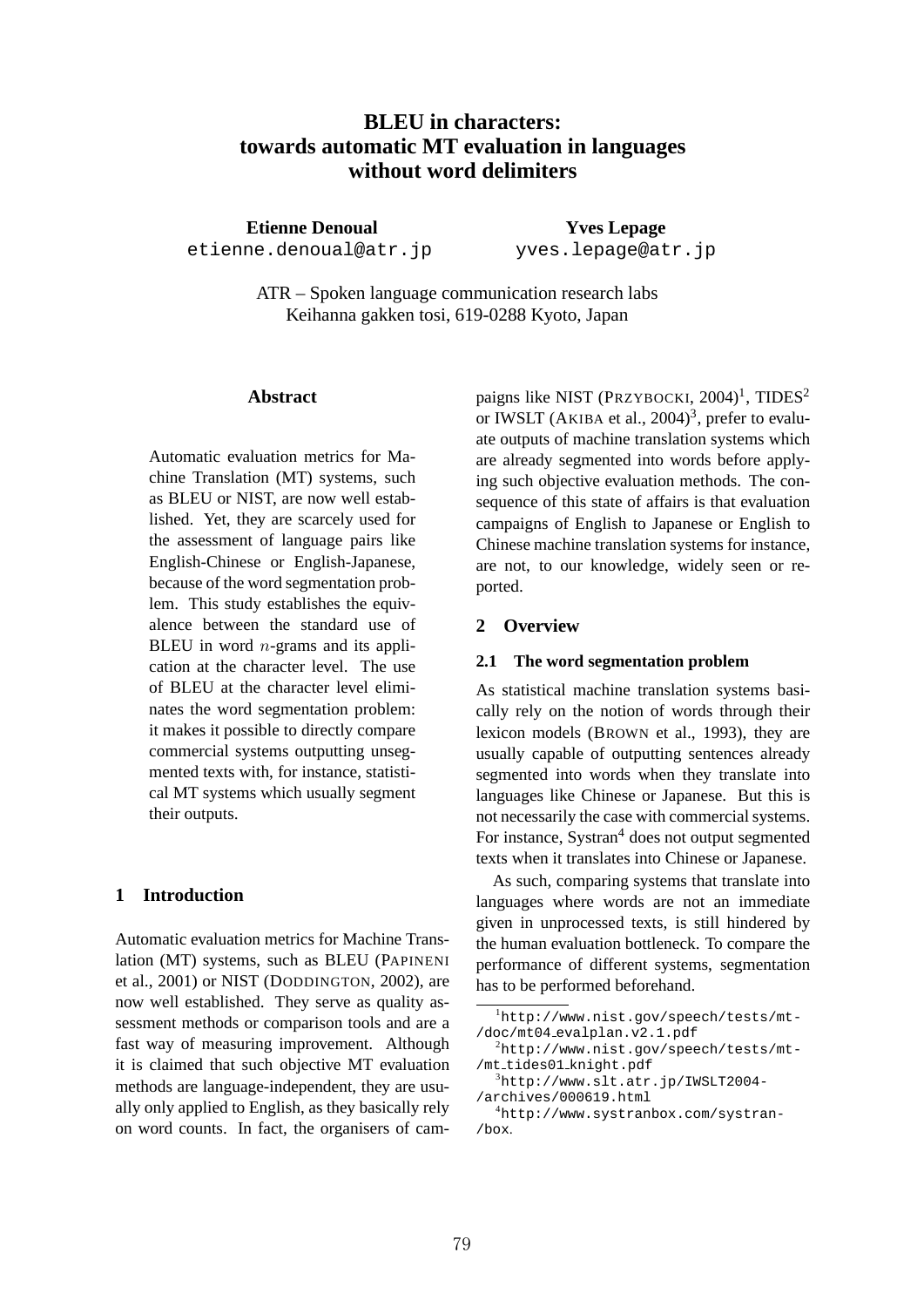One can always apply standard word segmentation tools (for instance, The Peking University Segmenter for Chinese (DUAN et al., 2003) or ChaSen for Japanese (MATSUMOTO et al., 1999)), and then apply objective MT evaluation methods. However, the scores obtained would be biased by the error rates of the segmentation tools on MT outputs<sup>5</sup>. Indeed, MT outputs still differ from standard texts, and their segmentation may lead to a different performance. Consequently, it is difficult to directly and fairly compare scores obtained for a system outputting non-segmented sentences with scores obtained for a system delivering sentences already segmented into words.

#### **2.2 BLEU in characters**

Notwithstanding the previous issue, it is undeniable that methods like BLEU or NIST have been adopted by the MT community as they measure complementary characteristics of translations: namely fluency and adequacy (AKIBA et al., 2004, p. 7). Although far from being perfect, they definitely are automatic, fast, and cheap. For all these reasons, one cannot easily ask the MT community to give up their practical knowhow related to such measures. It is preferable to state an equivalence with well established measures than to merely look for some correlation with human scores, which would indeed amount to propose yet another new evaluation method.

Characters are always an immediate given in any electronic text of any language, which is not necessarily the case for words. Based on this observation, this study shows the effect of shifting from the level of words to the level of characters, *i.e.*, of performing all computations in characters instead of words. According to what was said above, the purpose is not to look for any correlation with human scores, but to establish an equivalence between BLEU scores obtained in two ways: on characters and on words.

Intuitively a high correlation should exist. The contrary would be surprising. However, the equivalence has yet to be determined, along with the corresponding numbers of characters and words for which the best correlation is obtained.

### **3 Experimental setup**

The most popular off-the-shelf objective methods currently seem to be BLEU and NIST. As NIST was a modification of the original definition of BLEU, the work reported here concentrates on BLEU. Also, according to (BRILL and SORICUT, 2004), BLEU is a good representative of a class of automatic evaluation methods with the focus on precision<sup>6</sup>.

#### **3.1 Computation of a BLEU score**

For a given maximal order  $N$ , a baseline  $BLEU_{wN}$  score is the product of two factors: a brevity penalty and the geometric average of modified *n*-gram precisions computed for all *n*grams up to  $N$ .

$$
\text{BLEU}_{wN} \text{ score} = BP \times \sqrt[N]{\prod_{n=1}^{N} p_n}
$$

The brevity penalty is the exponential of the relative variation in length against the closest reference:

$$
BP = \begin{cases} 1 & \text{if } |\mathcal{C}| > |\mathcal{R}_{\text{closest}}| \\ e^{1-r/c} & \text{if } |\mathcal{C}| \le |\mathcal{R}_{\text{closest}}| \end{cases}
$$

where C is the candidate and  $\mathcal{R}_{\text{closest}}$  is the closest reference to the candidate according to its length.  $|S|$  is the length of a sentence S in words. Using a consistent notation, we note as  $|\mathcal{S}|_{\mathcal{W}}$  the number of occurrences of the (sub)string  $W$  in the sentence  $\mathcal{S}$ , so that  $|\mathcal{S}|_{w_1...w_n}$  is the number of occurrences of the word  $n$ -gram  $w_1 \dots w_n$  in the sentence  $S$ .

With the previous notations, a modified  $n$ -gram precision for the order *n* is the ratio of two sums<sup>7</sup>:

$$
p_n = \frac{\sum_{w_1...w_n \in \mathcal{C}} \min\left(|\mathcal{C}|_{w_1...w_n}, \max_{\mathcal{R}}\left(|\mathcal{R}|_{w_1...w_n}\right)\right)}{\sum_{w_1...w_n \in \mathcal{C}} |\mathcal{C}|_{w_1...w_n}}
$$

• the numerator gives the number of  $n$ -grams of the candidate appearing in the references,

<sup>&</sup>lt;sup>5</sup>Such error rates are around 5% to 10% for standard texts. An evaluation of the segmentation tool is in fact required. on MT outputs alone.

<sup>6</sup>ROUGE (LIN and HOVY, 2003) would be a representative of measures with the focus on recall.

<sup>&</sup>lt;sup>7</sup>We limit ourselves to the cases where one candidate or one reference is one sentence.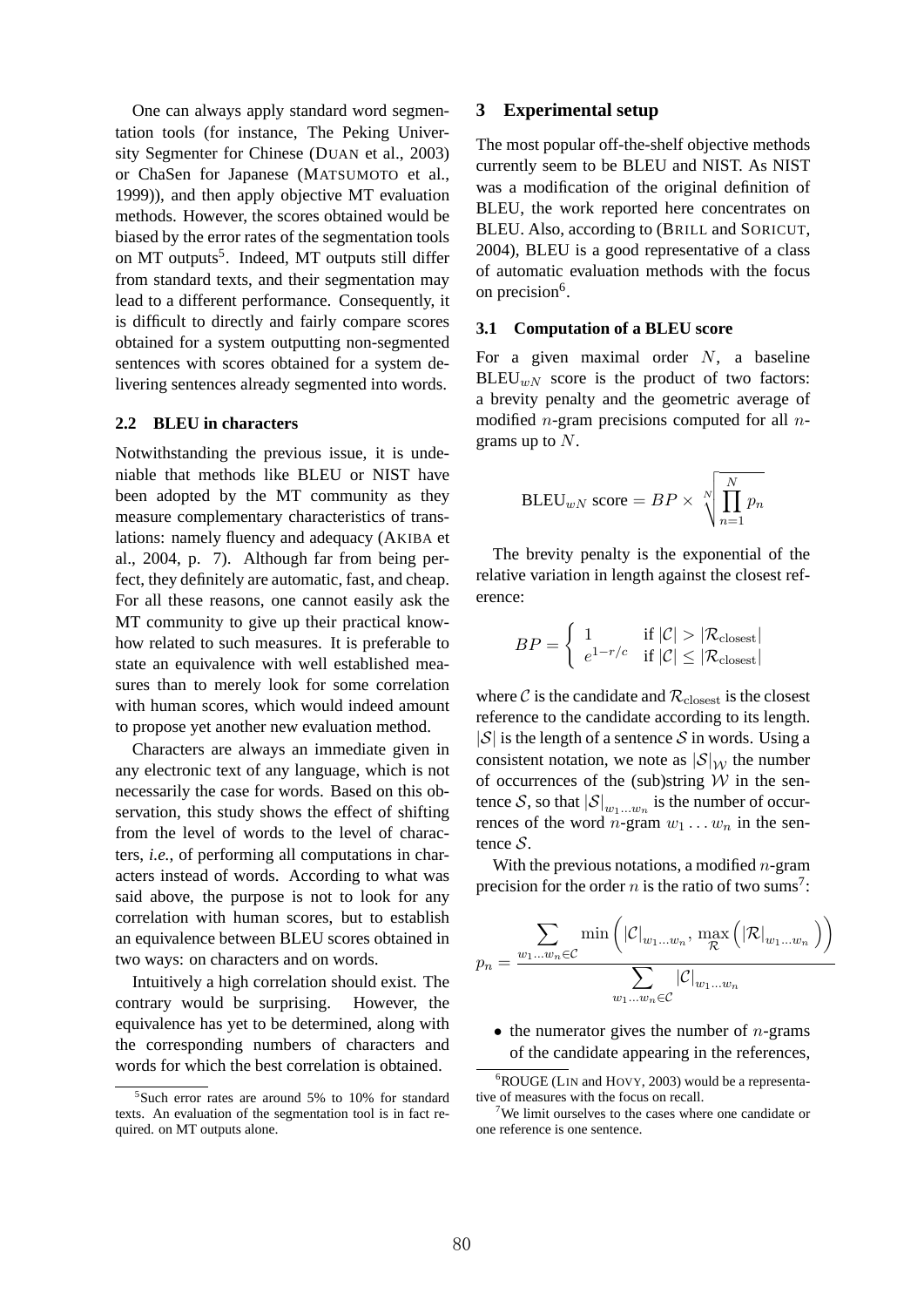limited to the maximal number of occurrences of the n-gram considered in a single reference<sup>8</sup>;

• the denominator gives the total number of  $n$ grams in the candidate.

We leave the basic definition of BLEU untouched. The previous formulae can be applied to character  $n$ -grams instead of word  $n$ -grams. In the sequel of this paper, for a given order  $N$ , the measure obtained using words will be called  $BLEU_{wN}$ , whereas the measure in characters for a given order  $M$  will be noted BLEU<sub>CM</sub>.

### **3.2 The test data**

We perform our study on English because a language for which the segmentation is obvious and undisputable is required. On Japanese or Chinese, this would not be the case, as different segmenters differ in their results on the same texts<sup>9</sup>.

The experiments presented in this paper rely on a data set consisting of 510 Japanese sentences translated into English by 4 different machine translation systems, adding up to 2, 040 candidate translations. For each sentence, a set of 13 references had been produced by hand in advance.

Different BLEU scores in words and characters were computed for each of the 2, 040 English candidate sentences, with their corresponding 13 reference sentences.

# **4** Results: equivalence BLEU<sub>wN</sub> /  $\mathbf{BLEU}_{cM}$

To investigate the equivalence of  $BLEU_{wN}$  and  $BLEU_{cM}$ , we use three methods: we look for the best correlation, the best agreement in judgements between the two measures, and the best behaviour, according to an intrinsic property of BLEU.

#### **4.1 Best correlation**

For some given order  $N$ , our goal is to determine the value of M for which the  $BLEU_{cM}$  scores (in characters) are best correlated with the scores obtained with  $BLEU_{wN}$ . To this end, we compute for all possible Ns and Ms all Pearson's correlations between scores obtained with  $BLEU_{wN}$  and BLEU<sub>CM</sub>. We then select for each N, that M which gives a maximum in correlation. The results<sup>10</sup> are shown in Table 1. For  $N = 4$  words, the best  $M$  is 17 characters.

#### **4.2 Best agreement in judgement**

Similar to the previous method, we compute for all possible Ms and Ns all Kappa coefficients between  $BLEU_{wN}$  and  $BLEU_{cM}$  and then select, for each given  $N$ , that  $M$  which gives a maximum. The justification for such a procedure is as follows.

All BLEU scores fall between 0 and 1, therefore it is always possible to recast them on a scale of grades. We arbitrarily chose 10 grades, ranging from 0 to 9, to cover the interval  $[0, 1]$  with ten smaller intervals of equal size. A grade of 0 corresponds to the interval  $[0, 0.1]$ , and so on, up to grade 9 which corresponds to  $[0.9, 1]$ . A sentence with a BLEU score of, say 0.435, will be assigned a grade of 4.

By recasting BLEU scores as described above, they become judgements into discrete grades, so that computing two different BLEU scores first in words and then in characters for the same sentence, is tantamount to asking two different judges to judge the same sentence. A wellestablished technique to assess the agreement between two judges being the computation of the Kappa coefficient, we use this technique to measure the agreement between any  $BLEU_{wN}$  and any  $BLEU_{cM}$ .

The maximum in the Kappa coefficients is reached for the values $11$  given in Table 1. For  $N = 4$  words, the best M is 18 characters.

<sup>&</sup>lt;sup>8</sup>This operation is referred to as clipping in the original paper (PAPINENI et al., 2001).

 $9^9$ Although we already applied the method in characters on unsegmented Japanese or Chinese MT outputs, this is not the object of the present study, which, again, is to show the equivalence between BLEU in words and characters.

<sup>&</sup>lt;sup>10</sup>The average ratio  $M/N$  obtained is 4.14, which is not that distant from the average word length in our data set: 3.84 for the candidate sentences.

Also, for  $N = 4$ , we computed all values of Ms for each sentence length. See Table 2.

<sup>&</sup>lt;sup>11</sup>Except for  $N = 3$ , where the value obtained (14) is quite different from that obtained with Pearson's correlation (10), the values obtained with Kappa coefficients atmost differ by 1.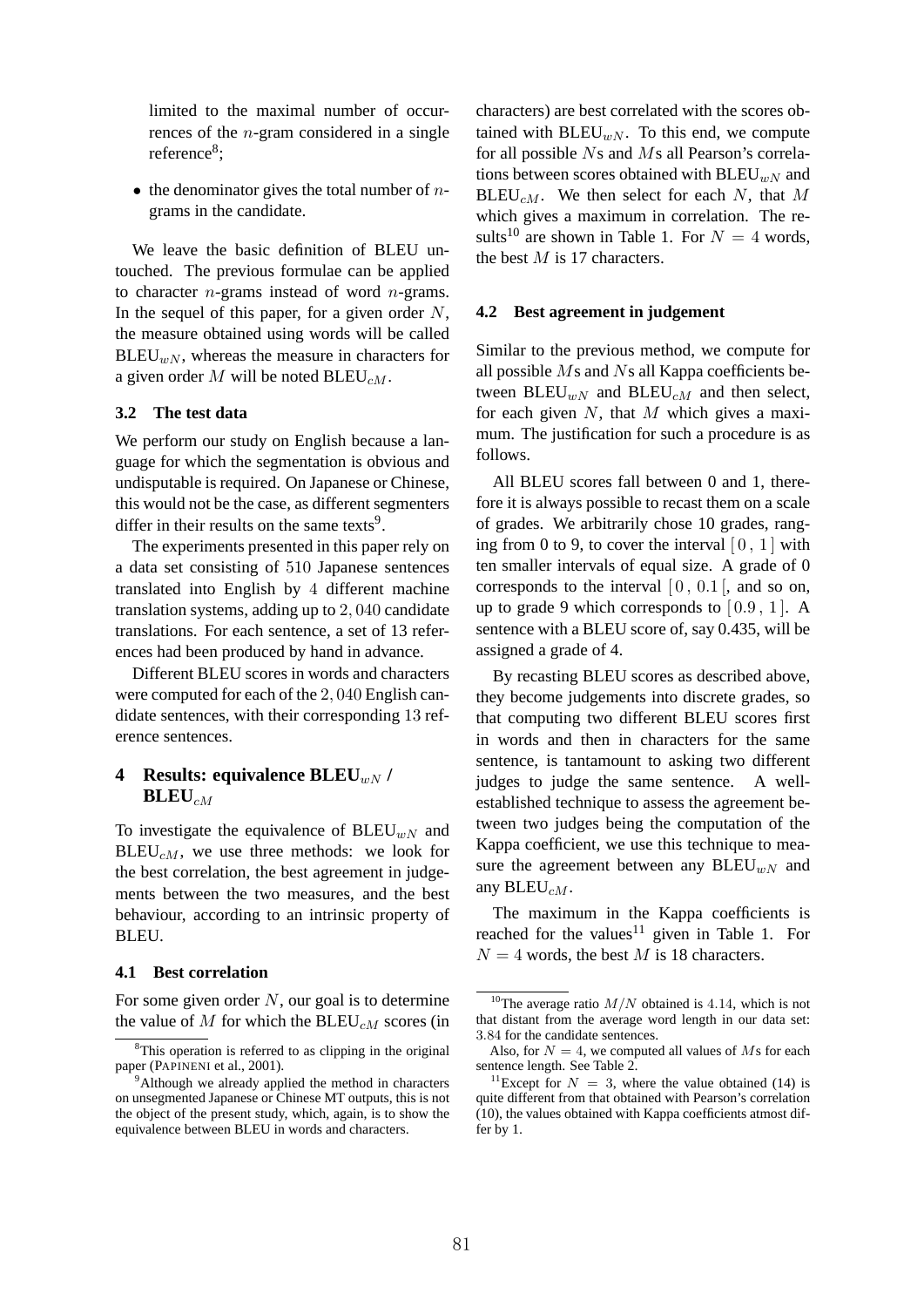#### **4.3 Best analogical behaviour**

BLEU depends heavily on the geometric average of modified n-gram precision scores. Therefore, because one cannot hope to find a given  $n$ -gram in a sentence if neither of the two included  $(n - 1)$ grams is found in the same sentence, the following property holds for BLEU:

For any given  $N$ , for any given candidate, for any given set of references,

$$
\mathsf{BLEU}_{wN} \leq \mathsf{BLEU}_{w(N-1)}
$$

The left graph of Figure 2 shows the correspondence of  $BLEU_{w4}$  and  $BLEU_{w3}$  scores for the data set. Indeed all points are found on the diagonal or below.

Using the property above, we are interested in finding experimentally the value  $M$  such that  $BLEU_{cM} \leq BLEU_{w(N-1)}$  is true for almost all values. Such a value M can then be considered to be the equivalent in characters for the value  $N$  in words.

Here we look incrementally for the  $M$  allowing  $BLEU_{cM}$  to best mimic  $BLEU_{wN}$ , that is leaving at least 90% of the points on or under the diagonal. For  $N = 4$ , as the graph in the middle of Figure 2 illustrates, such a situation is first encountered for  $M = 18$ . The graph on the right side shows the corresponding layout of the scores for the data set. This indeed tends to confirm that the M for which  $BLEU_{cM}$  displays a similar behaviour to  $BLEU_{w4}$  is around 18.

# **5 The standard case of system evaluation**

## **5.1 BLEU** $_{w4} \simeq$  **BLEU** $_{c18}$

According to the previous results, it is possible to find some  $M$  for some given  $N$  for which there is a high correlation, a good agreement in judgement and an analogy of behaviour between measures in characters and in words. For the most widely used value of  $N$ , 4, the corresponding values in characters were 17 according to correlation, 18 according to agreement in judgement, and 18 according to analogical behaviour. We thus decide to take 18 as the number of characters corresponding to 4 words (see Figure 1 for plots of scores in words against scores in characters).

#### **5.2 Ranking systems**

We recomputed the overall BLEU scores of the four MT systems whose data we used, with the usual BLEU<sub>w4</sub> and its corresponding method in characters,  $BLEU_{c18}$ . Table 3 shows the average values obtained on the four systems.

When going from words to characters, the values decrease by an average of 0.047. This is explained as follows: a sentence of less than N units, has necessarily a BLEU score of 0 for Ngrams in this unit. Table 4 shows that, in our data, there are more sentences of less than 18 characters (350) than sentences of less than 4 words (302). Thus, there are more 0 scores with characters, and this explains the decrease in system scores when going from words to characters.

On the whole, Table 3 shows that happily enough, shifting from words to characters in the application of the standard BLEU measure leaves the ranking unchanged $12$ .

# **6 Conclusion**

We studied the equivalence of applying the BLEU formula in character M-grams instead of word N-grams. Our study showed a high correlation, a good agreement in judgement, and an analogy of behaviour for definite corresponding values of  $M$  and  $N$ . For the most widely used value of  $N$ , 4, we determined a corresponding value in characters of 18.

Consequently, this study paves the way to the application of BLEU (in characters) in objective evaluation campaigns of automatic translation into languages without word delimiters, like Chinese or Japanese, as it avoids any problem with segmentation.

### **Acknowledgements**

The research reported here was supported in part by a contract with the National Institute of Information and Communications Technology entitled "A study of speech dialogue translation technology based on a large corpus".

 $12$ (ZHANG et al., 2004) reported confidence intervals of around 2% (*i.e.*, in this case,  $\pm 0.01$ ) for BLEU, so that system 2 and 3 are undistinguishable by  $BLEU_{w4}$ .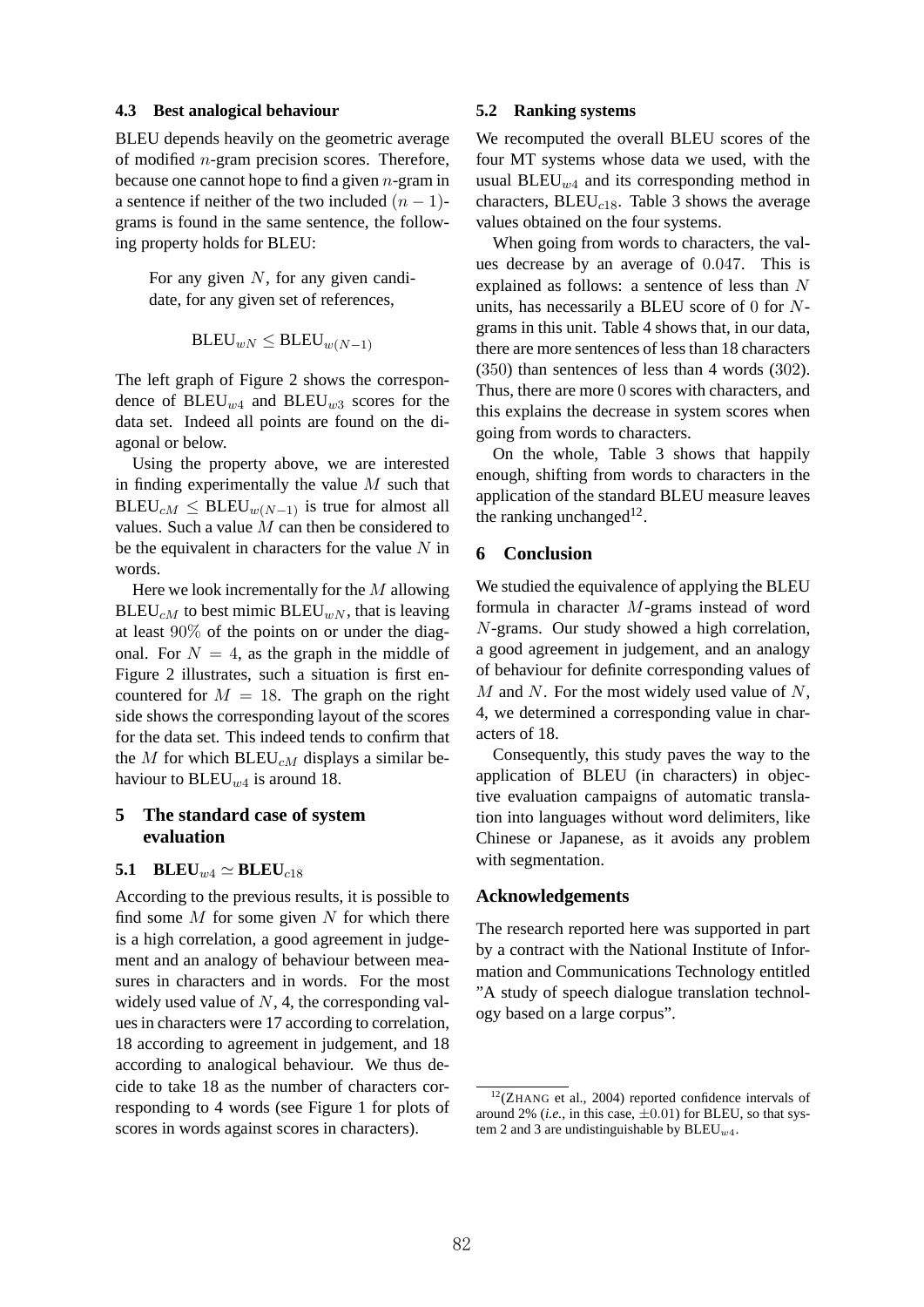### **References**

- Yasuhiro AKIBA, Marcello FEDERICO, Noriko KANDO, Hiromi NAKAIWA, Michael PAUL, and Jun'ichi TSUJII. 2004. Overview of the IWSLT04 evaluation campaign. In *Proc. of the International Workshop on Spoken Language Translation*, pages 1–12, Kyoto, Japan.
- Eric BRILL and Radu SORICUT. 2004. A unified framework for automatic evaluation using n-gram co-occurence statistics. In *Proceedings of ACL 2004*, pages 613–620, Barcelone.
- Peter E. BROWN, Vincent J. DELLA PIETRA, Stephen A. DELLA PIETRA, and Robert L. MER-CER. 1993. The mathematics of statistical machine translation: Parameter estimation. *Computational Linguistics, Special Issue on Using Large Corpora: II*, 19(2):263–311.
- George DODDINGTON. 2002. Automatic evaluation of machine translation quality using N-gram co-occurrence statistics. In *Proceedings of Human Language Technology*, pages 128–132, San Diego.
- Huiming DUAN, Xiaojing BAI, Baobao CHANG, and Shiwen YU. 2003. Chinese word segmentation at

Peking University. In Qing Ma and Fei Xia, editors, *Proceedings of the Second SIGHAN Workshop on Chinese Language Processing*, pages 152–155.

- Chin-Yew LIN and Eduard HOVY. 2003. Automatic evaluation of summaries using n-gram cooccurrence statistics. In *Proceedings of HLT-NAACL 2003*, pages 71–78, Edmonton.
- Y. MATSUMOTO, A. KITAUCHI, T. YAMASHITA, Y. HIRANO, H. MATSUDA, and M. HASAHARA. 1999. Japanese morphological analysis system ChaSen version 2.0. Technical report NAIST-IS-TR99009, Nara Institute of Technology.
- Kishore PAPINENI, Salim ROUKOS, Todd WARD, and Wei-Jing ZHU. 2001. Bleu: a method for automatic evaluation of machine translation. Research report RC22176, IBM.
- Mark PRZYBOCKI. 2004. The 2004 NIST machine translation evaluation plan (MT-04).
- Ying ZHANG, Stefan VOGEL, and Alex WAIBEL. 2004. Interpreting BLEU/NIST scores: how much improvement do we need to have a better system? In *Proceedings of LREC 2004*, volume V, pages 2051–2054, Lisbonne.



Figure 1:  $BLEU_{w4}$  in ordinates against  $BLEU_{c18}$  in abscissae.